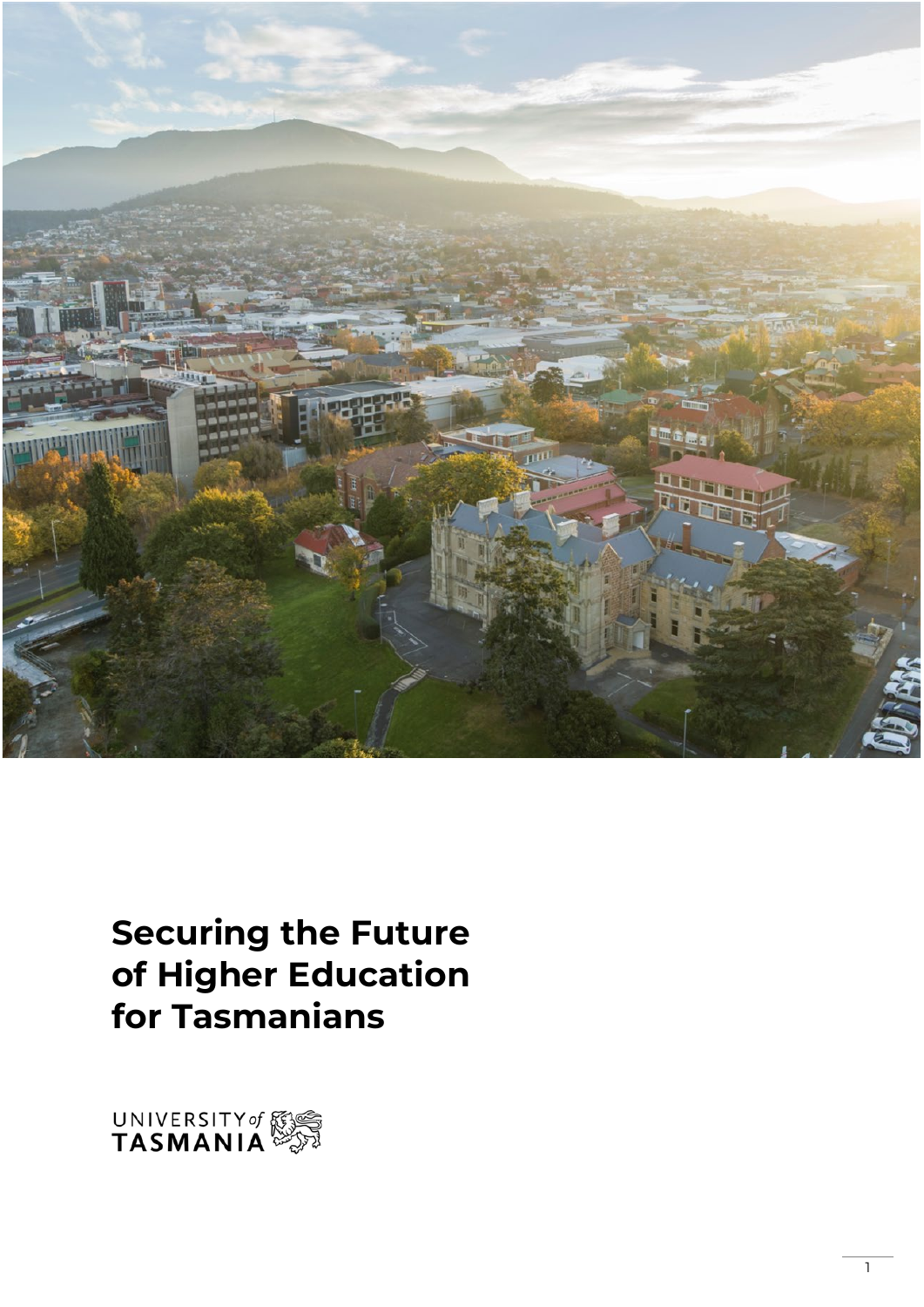# How moving into the City will secure the future of Higher Education for Tasmanians

There's been a lot of discussion about the University's decision to consolidate its campus in the centre of Hobart. To help make that discussion as informed as possible, we thought it would be helpful to provide an overview of:

- The context for the choice between a distributed Hobart campus and consolidating in the City
- How and why we decided to consolidate in the City in 2019
- The evidence that supported that decision and how that evidence has changed and evolved
- The consultation we have undertaken to ensure the University's move is a good thing for both Hobart's CBD and Sandy Bay

# The context for the choice between a distributed Hobart campus and consolidating in the City

In 2019, as we looked to the future, the University needed to make a choice between our current distributed Hobart campus and consolidating in the City.

We knew our facilities didn't meet contemporary standards around student experience, accessibility and sustainability. Our people were fragmented between Sandy Bay and the City. And we knew we needed a lot more than just renovations to bring our facilities up to standard.

At the core of this decision was this: we needed to secure the future of higher education for Tasmanians in a world of constrained funding. We needed to think innovatively about how we'll work in the future, how to give our students a better experience, and how we could do this affordably.

#### We're committed to serving Tasmania by providing the teaching and research it needs

As the only provider of higher education in the state, we have some important responsibilities. It's vital that we deliver:

- Access to higher education in all our regions, through physical campuses in Hobart, Launceston and Burnie
- A full range of courses that both provide broad learning opportunities and equip people for entry into professional careers
- Courses at all levels, from Certificates and Diplomas, through to Bachelors, Masters and PhDs
- Courses that meet the needs of a very diverse student population
- Research capability that meets the needs of the state, to better understand our own history and environment and directly support sectors like agriculture and coastal ecosystem management, and nurture Tasmania's globally important research work
- Knowledge that supports the next generation of innovation on the Island and the development of new enterprises in Tasmania

Achieving all these things is vital for Tasmania, but it's also expensive.

#### We've had to prioritise delivering our teaching and research goals at the expense of renewing our infrastructure

Australian Government total higher education spending as a percentage of GDP has declined from 0.88% in 1989 to 0.49% in 2019-20. Over the same period, domestic bachelor degree students in Australia went from just under 300,000 in 1989, to over one million in 2019. This means that government funding for higher education has continually declined on a per student basis.

Not only has per student funding declined, but Commonwealth funding is not well designed to enable a medium sized university like ours to deliver such a broad mission. Funding is based on national average costs of delivery, but the average university in Australia is not regional. They are large metropolitan universities which have advantages of scale, do not have to offer courses with small numbers of students and most do not need to support a network of regional campuses.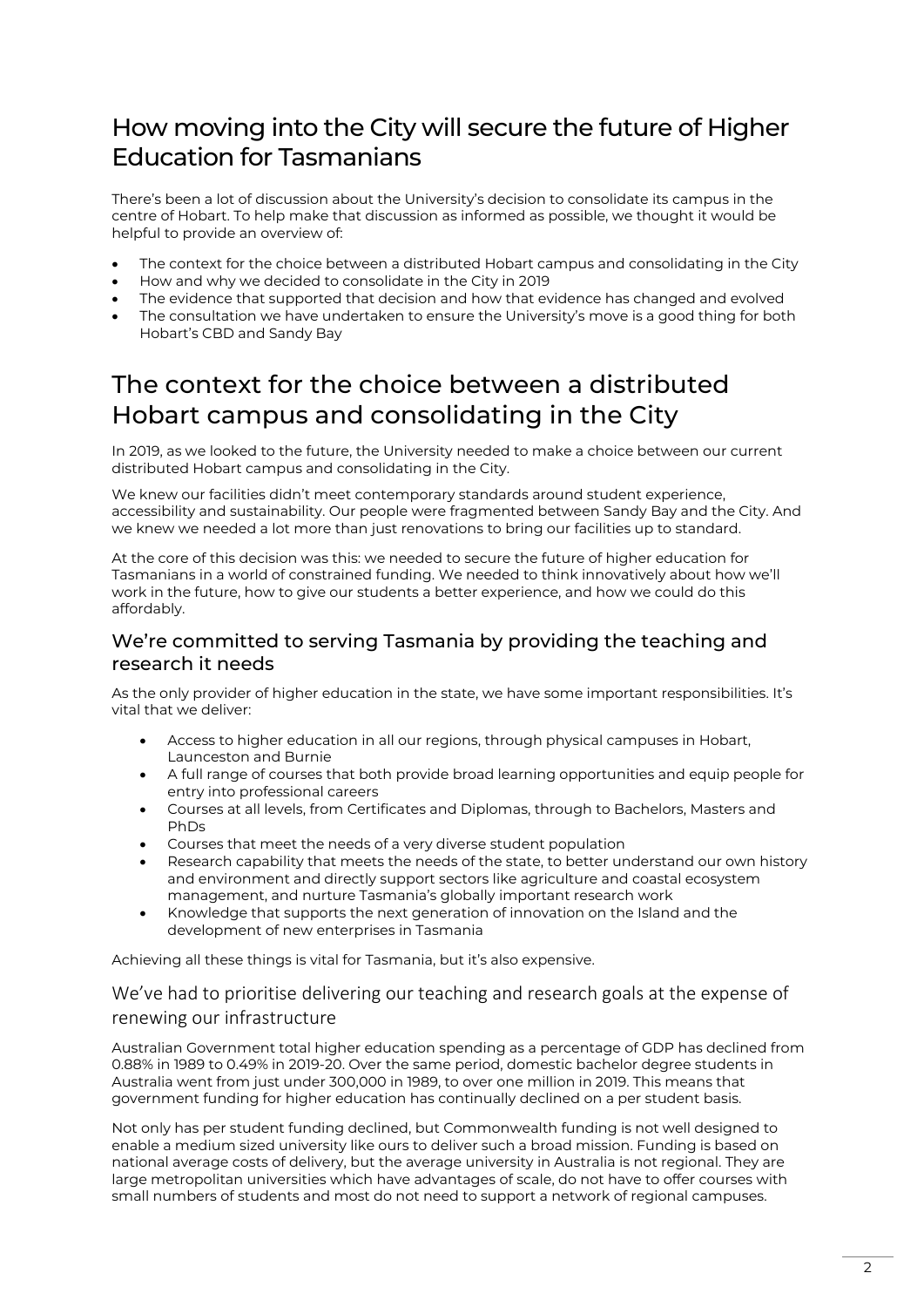Faced with this funding challenge, the University of Tasmania prioritised the delivery of teaching and research, leaving very little for the renewal of infrastructure. In any one year, that trade-off made good sense. Over time, it becomes a difficult problem to solve. The result is that now we have a campus that is in one of the worst conditions of all Australian and New Zealand Universities.

Despite attempts over the years to refurbish or refit these buildings to support contemporary teaching practices, in 2019 our utilisation of teaching spaces was at 14%, against national benchmarks of 56%, demonstrating just how poorly they serve us.

More broadly, our spaces don't meet modern standards of accessibility and sustainability. At least two-thirds of our buildings would need completely rebuilding to meet standards required for ramps, appropriate gradients, width of doorways and internal corridors. And our older buildings are using twice the energy and water of our newer buildings built in the last decade, let alone against current and emerging standards.

The deterioration of our facilities has had an impact on student experience, with only 56% of Sandy Bay students satisfied with the study spaces in 2018, well below the Australian average of 80%.

Renewing our infrastructure was a challenge for campuses in the North as well as the South. Fortunately, in Launceston and Burnie, unique circumstances enabled us to attract very significant Commonwealth, State and local Council contributions to enable our facilities to be renewed. These campuses have a focus on increasing access to higher education, through moving to central locations and setting benchmarks in sustainable building design. The Burnie project and the first of the Launceston buildings are already complete, with the rest to follow over the next two years.

### How and why we decided to consolidate in the City in 2019

In Hobart, we had to choose between a campus that continued to be distributed between Sandy Bay and the City, or a consolidated City Campus. We couldn't move what was in the City back to Sandy Bay, as shifting them back would be to the detriment of our close work with our partners, and to the experience of our students. Plus, we would never recover the money from the Medical Science, IMAS or Hedberg buildings to enable them to be rebuilt in Sandy Bay.

We began our decision- making process with extensive and far-reaching consultation. We established an Exhibition Room at the Sandy Bay campus, where we explained our situation and the benefits and drawbacks of the two models. We had over 1,000 visits to the room, established online forums for engagement, ran focus groups and 400 feedback surveys were completed by staff and students.

The staff, students and members of the community we consulted provided a rich set of perspectives, and these have guided our work to this day. Their feedback highlighted qualities that people valued about campuses. What stood out were the importance of having a campus heart, a coherent University community and green spaces.

Some felt that a City campus could bring the whole university together. and that a city location could increase vitality at the heart of the campus, which they thought had waned considerably at Sandy Bay over the years. While students debated the relative merits of the different locations, there was a strong attraction to being part of a vibrant city area because of the other amenities and jobs to which it gave them easy access.

Others couldn't see how the buildings in the City would cohere as a campus, questioned how you would have a campus heart, or whether it would have a 'university feel'. They were also concerned about the loss of a connection to green spaces.

There were also practical issues that people provided important perspectives on. People familiar with city campuses in other states were often positive about being able to have new science facilities clustered together and adjacent to the ones we already have in the City. Others were worried about whether the City was the right location for some specialist facilities and questioned whether it would provide space for future growth. Across the board, people were keen to make sure we kept our sporting facilities.

Understandably, parking and transport were important topics. Many Sandy Bay staff said a positive of the campus was the ability to park easily so they could manage their other commitments. They doubted people would change their transport habits if consolidation into the CBD occurred. City staff who make much more use of public and active transport saw things differently.

While opinions varied about the options, there was little disagreement about the serious attention the buildings and future infrastructure needed.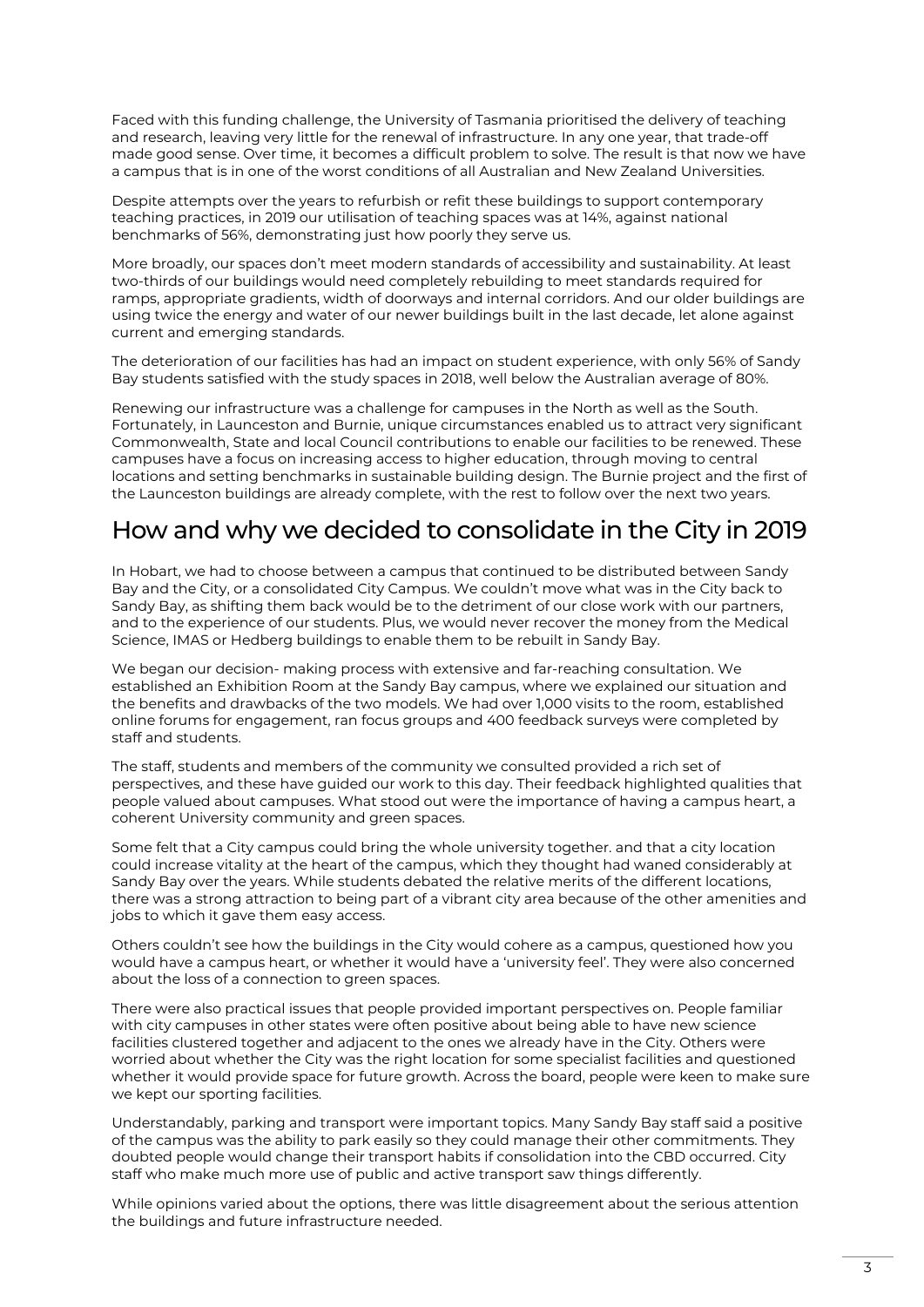#### University Council determined that, on balance, the best decision was to consolidate into the city

Decisions of this level of complexity will always be 'on-balance' decisions. The process recognised the decision involved a range of distinct qualitative and quantitative criteria. University Council weighed the criteria and evidence to determine that consolidating in the City was the best way to advance the University's mission, strategy and to meet its obligations to deliver high quality higher education and research for as many Tasmanians as possible.

# The evidence that supported that decision and how that evidence has changed and evolved

It's worth pausing for a moment to reflect on how our students engage with our campuses and who they are, because they're quite different – in important ways – from the students of 30 or 40 years ago, when the Sandy Bay campus was in its heyday.

This evolution has been shaped by the changing nature of students themselves and the pressures they face. The average age of our commencing students in 2021 was 32, and school-leavers were only 18% of our commencing cohort. Ten years ago, school leavers presented 32% of that cohort.

Today's campus is characterised by the fact that students come primarily to study, and spend only small additional amounts of time on campus. Two-thirds of our face-to-face students aren't spending time on campus outside lectures or independent study, and 80% of students aren't participating in sports, clubs or societies. The average amounts of time on campus are relatively low: our face-to-face students are spending under 12 hours on average per week on campus in direct study, and just under 3.5 hours on average for other activities.

Many of our students are already working, have busy lives, or need to work to support their studies. Students feel the financial cost of attending university. We know that 54% of our commencing students support themselves with paid work, and many balance work experience opportunities and extracurricular activities so that they can compete for opportunities by the time they graduate. Over the last decade in Australia, students who are in full-time work have gone from 32% to 42%, and part time work has been consistent at around 32%.

As a result of balancing these factors, more students are studying part-time*.* 38% of our students now study part time and over half of these students do so to balance work commitments.

Students also interact with the University in fundamentally different ways due to the internet. It has untethered students from needing to be in particular places, changed the way they organise themselves socially and how they consume entertainment. That has all made them less dependent on campuses, and changed how they use them.

Along with technology, social habits have changed. There has been a marked reduction in the consumption of alcohol among young people and the reduction in its centrality in a wide range of student social lives. That again changes how campus are used.

None of these changes means campuses aren't important. In fact, quite the reverse. They are important more than ever, because in-person social time has an even greater premium. But campuses that will attract and retain students need to respond the very different student of today.

It's this student we need to keep in mind when considering our campus choices.

#### Access for students through location

Of all new full-time jobs in Australia in the last 20 years, 47% required a degree. We're facing a future where tertiary education will be in demand for more jobs than ever before. But here in Tasmania, we have the highest proportion of adults in Australia without any further qualifications beyond Year 10. We're committed to making sure Tasmanians have enhanced access to higher education. There are four components to access that are impacted by our campus location – distance, affordability, balancing study and other commitments and psychological barriers.

In terms of **distance and physical access**, bringing our campus back together in the city will make it easier for students to access learning opportunities close to better public transport connections. As the physical distance between a student's home or work and university increases, the likelihood of enrolling decreases. This is further exacerbated by the time, cost of, and means of travel to the campus, and multiple transport connections through Hobart CBD to get to Sandy Bay can double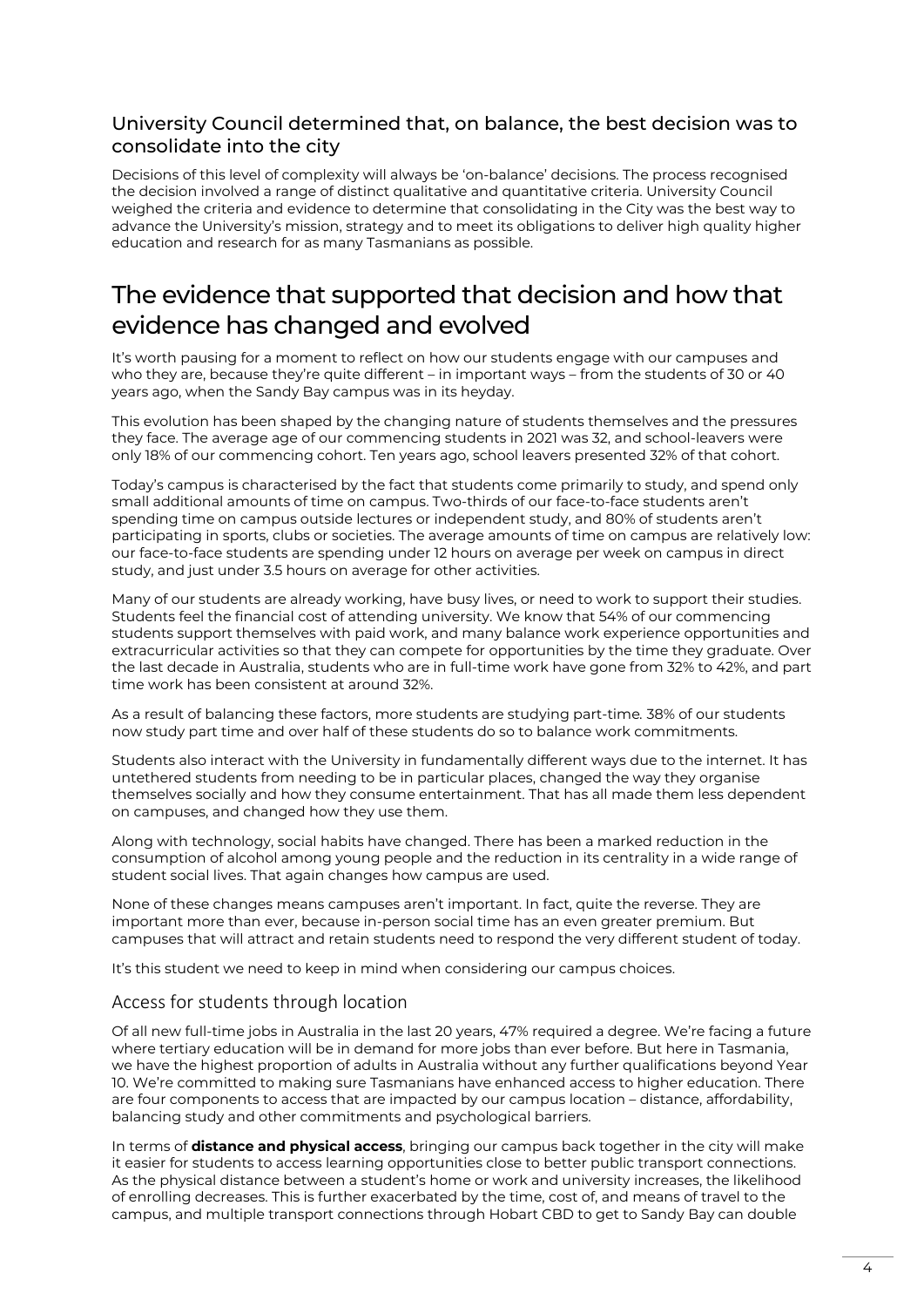the time it takes to get to campus. From a number of suburbs including Moonah, Geilston Bay, Lenah Valley, Rosny Park and Acton Park, moving to the city will reduce travel time by half for staff and students. We also see material improvements in many more suburbs, with those in Rokeby, Old Beach, Howrah, Dodges Ferry, Sorell and Bridgewater having their travel time reduce by a third on average and up to 40%.

There are over 7 times as many jobs in the city than there are in Sandy Bay (including around 5 times as many part-time jobs.) Being closer to the city offers students proximity to working opportunities and transport connections to better manage their time around study.

Our Sandy Bay site is ill-equipped to cope with the levels of ramps and pathways required by modern standards for accessibility. The distance between Sandy Bay Road bus stop and Morris Miller Library is 700m uphill, and from there access across to science facilities above Churchill Avenue is very difficult – and that's not mention the many other buildings. A central, less dispersed, city campus gives us an opportunity to provide a much easier footprint to navigate, with most facilities being within a 10-minute walk of our campus heart, allowing people to come together more effectively. Designing new buildings from the ground up also ensures that we can incorporate the best accessibility design principles.

**Balancing study and other commitments** is an important part of why distance and time matters and is a major challenge for today's students. 76% of our commencing Tasmanian students told us Hobart work/life/study balance was one of their main concerns about starting university. Part-time students are now 38% of our student cohort, and over half of these choose to do so to balance existing work commitments.

Understandably, that challenge of balancing commitments tends to increase significantly among older students. The University's students are substantially older than the national average as we meet the challenge to provide greater access to education for all Tasmanians, including those who weren't able to access it when they left school.

**Affordability of higher education is a key concern for students**, nationwide. Today's students face barriers to study including time, cost and other life commitments, and many students now need to work to support their time at university: Here at The University of Tasmania, over half of school leavers with an offer who decided not to enrol with us cited worries about cost. Of those who did enrol, 55% of part-time students chose to study part-time rather than full-time because of cost Of our own commencing students, 54% are supporting themselves with paid work.

In terms of **psychological access**, research suggests that young people and families from disadvantaged backgrounds regard higher education as remote and alien from their own experience. Therefore, an important part of creating access is to locate higher education in a place that is experienced by people of all backgrounds is designed to be a place that is inviting to all. While Sandy Bay has many attractive qualities, it is also a very affluent suburb whose location does not help tackle the perception of higher education as remote from people from disadvantaged backgrounds.

#### A campus experience that sets itself apart

By virtue of our location in Hobart and in Tasmania, we already have a compelling differentiated setting. We want to make sure our campus further strengthens this ability compared to mainland Universities. This helps us retain Tasmanian students and attract mainland students. We know that this can be effective from our experience of the way the Bachelor of Marine and Antarctic Studies delivered at IMAS in Salamanca has led the way in attracting interstate students.

With this input in mind, we assessed whether Sandy Bay or the City presented a more compelling opportunity for a differentiated campus experience by evaluating four key criteria in 2019:

- 1. The opportunity to **house facilities** in historic University buildings. Making the Domain a key part of the University experience presents a compelling case here, as our original home
- 2. A **unique experience of the natural environment**. Clearly, Sandy Bay offered a significant advantage especially in those buildings above Churchill Avenue
- 3. **Part of a distinctive urban setting**. Distinctiveness in this case is guided by what students value. However, it's clear that a high proportion of today's students value ready-access to the facilities and lifestyle offered by central city areas. An interesting example of this is that our student accommodation in the city is much more popular than our accommodation above Churchill Avenue, with nearly 70% of students opting for city accommodation as their first preference, despite only a third of students studying in the city.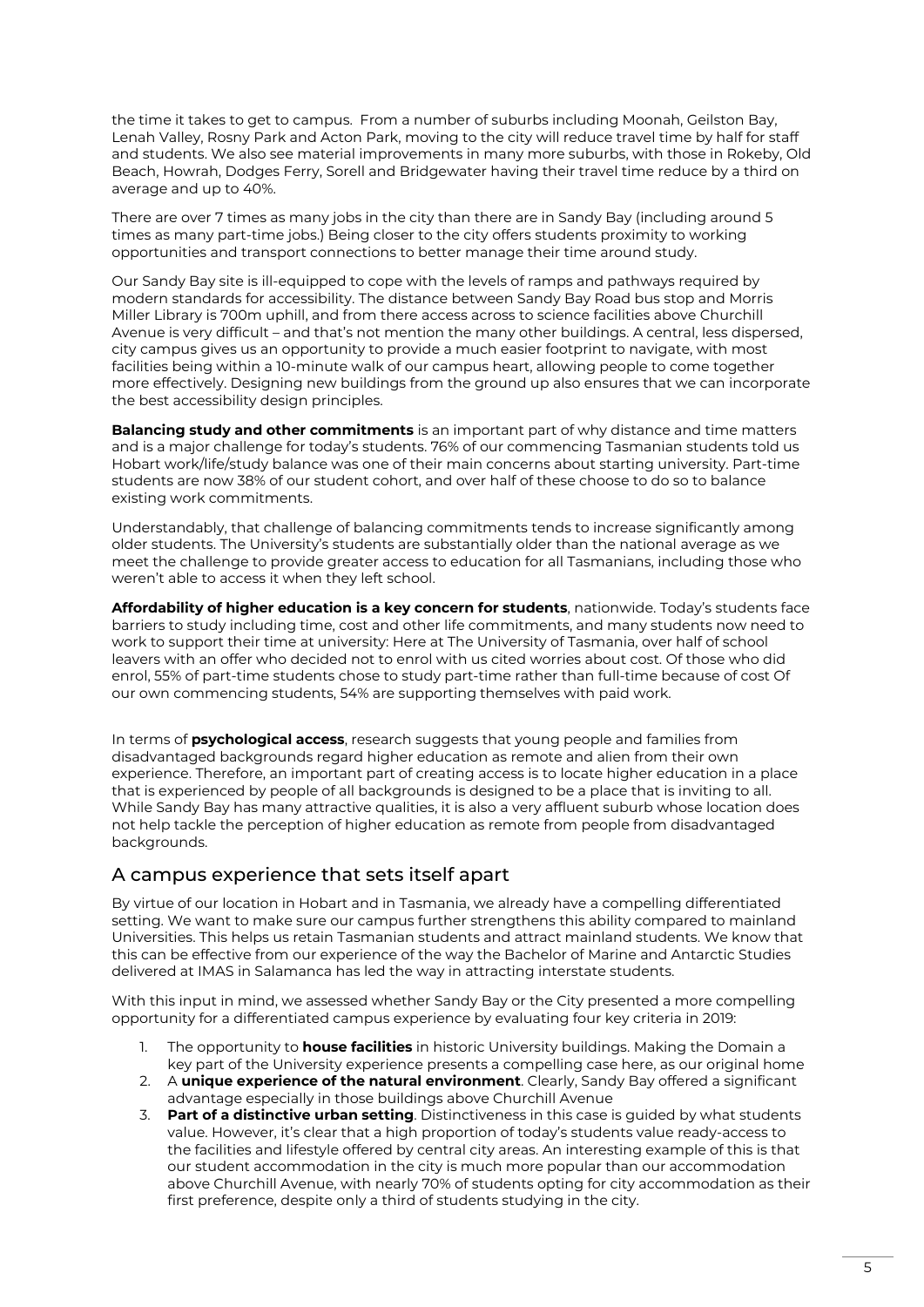4. **Integration with professional and clinical settings**. This was an important rationale for the move of previous parts of the University from the Medical School to the Art School. There remain a range of areas, from Pharmacy and Business, to Social Work and Law, where the City offers significantly better options. Today, work integrated learning is a vital part of University study for many disciplines and is highly valued by students. In the College of Health and Medicine alone, we offer approximately 10,000 placements totalling over 800,000 hours per year, through relationships with 1,200 industry and community partners.

Following a rapid online shift throughout the pandemic, we want to attract people back to campus, as we believe face-to-face interactions are a critical part of a university experience.

#### A united University community

Supporting a differentiated campus experience is the ability of students to mix and engage with the full breadth of other students in a true campus heart. Today, a third of students study in the City and rarely visit the Sandy Bay campus,. With our students balancing work and life commitments, they have even less time available to spend on campus outside of class. It is therefore even more important to make it easy for our students to connect with each other. Bringing almost all southern students into close proximity – as is intended in the City campus – creates the opportunity to develop a vibrant campus heart for today's students. This sort of critical mass of students is needed to support contemporary versions of the experiences students once engaged in, in places like the Refectory (the "Ref").

What is true of students is also true of our staff, with a third of them also in the City. We have heard that our city-based staff and students often feel isolated except within their individual schools and feel a general lack of support services. The social fabric generated when people can easily meet and coincide in common spaces would be greatly enhanced if all staff were in much closer proximity to each other, and facilities like the Staff Club were equally accessible to all staff.

Compared to the current distance of 3.5km between the Sandy Bay campus and current city facilities, a city move would reduce the distance between facilities for our students to travel. We will have a central campus heart, within 10 minute walk for over 90% of southern students. This will particularly ease the requirement for students studying across both sites, for whom it takes approximately half an hour by our own current bus service to get between the two locations. Being closer together will make it easier for our people to work in a multidisciplinary way, and for students to study multiple disciplines.

#### Ease of collaboration and access to shared resources

A well-connected university matters not just for the experience of community it creates, but also to support collaboration. Collaboration is vital to contemporary research and, in a growing range of areas, to being competitive in grant funding schemes. It is critical in tackling many of the challenging issues we face.

Physical proximity is important to collaboration. A study of the relationship between distance and collaboration at Massachusetts Institute of Technology found that academics located in the same workspace were three times more likely to collaborate than those who were 400m apart. The frequency of collaboration dropped by half again among researchers whose offices were 800m apart.

The fact that we are currently distributed between the city and Sandy Bay means that we are losing out on opportunities for better proximity and better collaboration between all of our disciplines. And this is not just for staff – in moving to the city, our engineering students can be closer to medical sciences, in an era where medicine and technology are fusing. Our music students will be able to undertake arts or business electives and our medical students will have access to broader university amenities and spaces that they currently cannot engage with.

There are also a wide range of important student support services, from counselling, learning access, and career services, that are better provided from a single central location, where a critical mass and breadth of staff can serve student needs.

#### Connection with the broader community

Collaboration within the University is important but, to fully serve Tasmania, collaboration and connection with the community is also vital. Currently, our Sandy Bay campus is not particularly accessible or inviting to our broader community. Moving to the city provides an opportunity to increase our visibility to the people of Hobart, and to be a welcoming place for all Tasmanians. Our city presence has already fostered some greater connections to our wider community, including: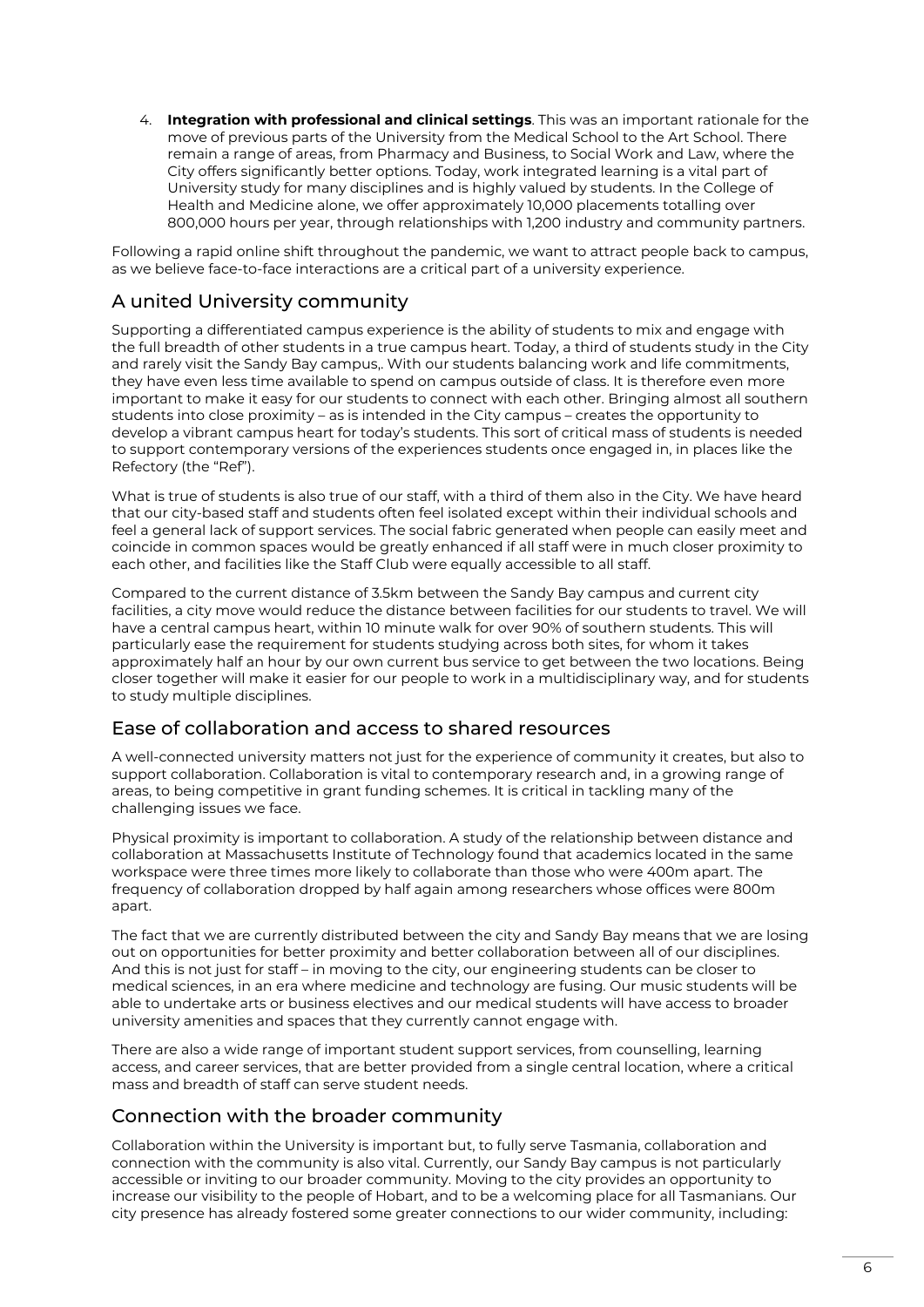- Our Hedberg Centre for Performing Arts is connected to the Theatre Royal and has been designed as a collaborative incubator space for place-based creatives – through performance, recording and rehearsing, research and events, and partnerships and engagement. A new unit delivered in collaboration with NIDA is just one example of greater student learning opportunities through being connected physically with industry and having world-class facilities to offer
- Our IMAS building is not just a space for students we host industry forums, open exhibitions, public art installations and school visits that invite community discussion and participation on key topics around marine science, such as salmon farming and climate change

Central to increasing our connection to the community will be a modern, city-centric library that is accessible to everyone – a welcoming place where our community can come together and gather for events and workshops, and where we can showcase our collections to the people of Hobart. We can make some of the incredible research work we do visible to the public, inspiring next generations of students. We can undertake exciting and important initiatives, such as a new allied health multidisciplinary clinic to help our students learn in real environments and our city's health precinct thrive.

For industry and community engagement, having the full range of university disciplines at the hub of the city where government, business and community organisations are concentrated breaks down the barriers to collaboration. Again, as we know with staff collaboration, physical proximity matters. It is not that collaboration doesn't happen if you are more distant, but given its importance, there is good reason to prioritise making it easier.

#### Sustainability of transport options

Transport and traffic are a big part of everyone's day. While the University might seem to loom large when it comes to morning traffic, our staff and students constitute only 4% of the traffic that passes through Macquarie Street per day, or 2% of the traffic over the Tasman Bridge.

It might seem counterintuitive, but we discovered the move to the City would reduce the University's total traffic volume and improve flows in the City.

With 663 staff FTE now based in the city, and 3,777 students undertaking their primary course at city-based locations in 2021, we know a lot about the difference in their transport behaviour compared with the Sandy Bay staff and students. Because of better public transport and active transport networks like bike paths, university staff and students located in the city are driving less compared with those based at Sandy Bay – 22% less students, and 28% less staff.

In the first few weeks of Semester in 2022, we have, on average, 1,970 people travelling to the Sandy Bay campus per day. In line with the assumptions from our Travel Behaviour Survey in 2021, this amounts to approximately 1,176 cars. If we extrapolate the behaviour of current city staff and students for a city-centric model, in a city-centric model we could expect only 722 of these cars to drive into the city each day. This is a net reduction of around 475 cars on our roads every day.

This has been a consistent picture for some time. Back in 2018, GHD Pty Ltd and RED Sustainability Consultants completed a Preliminary Traffic Impact Assessment for Central Hobart which modelled our move, our travel behaviour, and potential scenarios. It found in all scenarios, a likely reduction in trips made by car to a University in the city.

What they also found was that a move to the City would improve traffic flow. This is largely because staff and students who live across greater Hobart engage in significant cross-town travel to get to Sandy Bay. The modelling revealed that, for Sandy Bay itself, the improvement in traffic would be considerable, with a reduction of 10 cars per minute during peak hour.

We are committed to making further positive contributions to ease traffic congestion into the future and help our people get to and from work and study. We will be analysing and adjusting our class timetabling around peak times, investing in safe pedestrian and cycleways across the city, and working closely with our partners around public transport to support more sustainable and available options. We have an opportunity to be the critical mass that is needed as the catalyst for improving Hobart's public transport infrastructure, which will be a benefit for all people of Hobart, not just the university.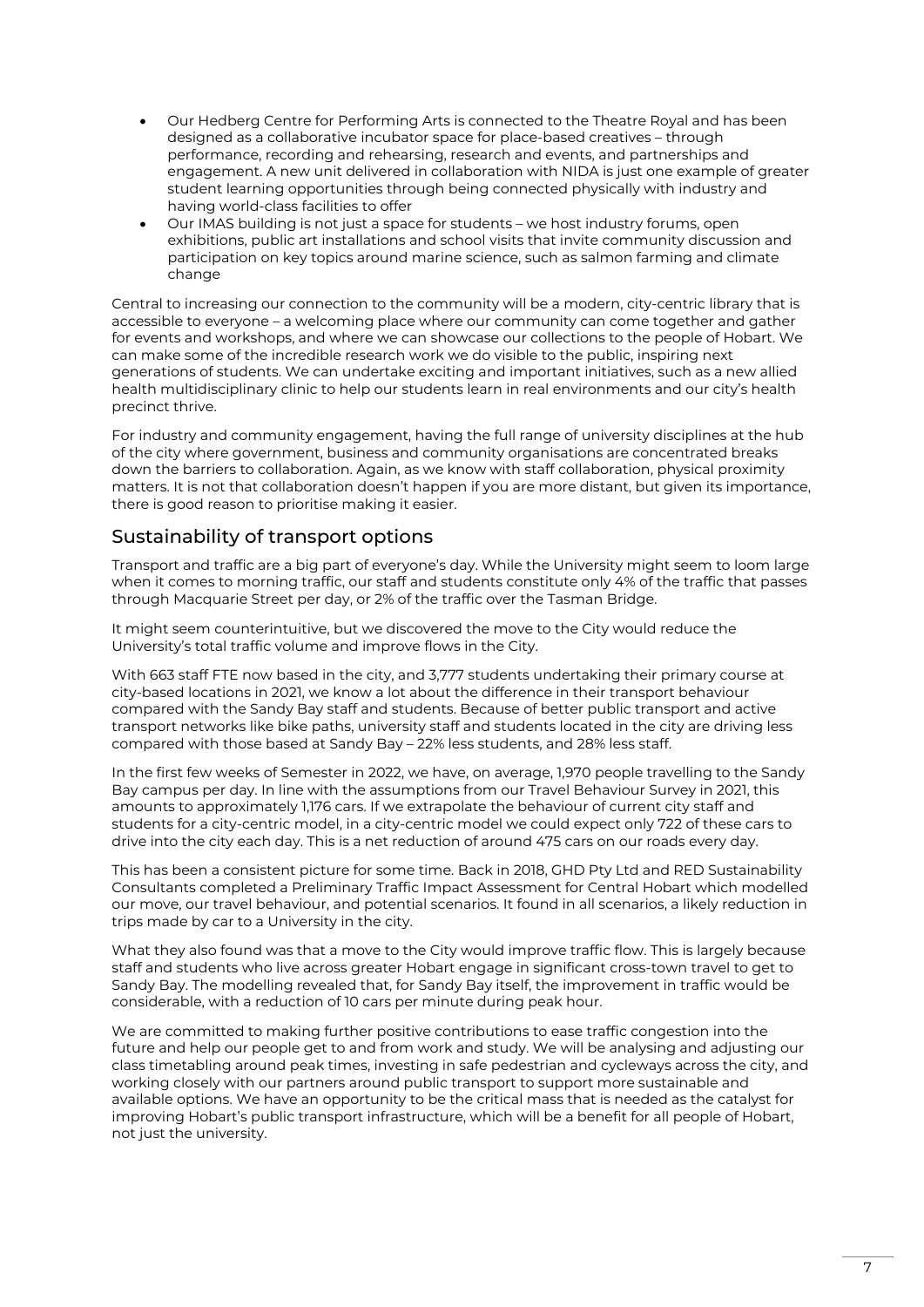#### Financial sustainability

Our 2019 business case explored the financial implications of the two options and found that it would be \$120 million more costly to redevelop the Sandy Bay site than to consolidate and build a new campus in a smaller city footprint.

Since then, a great deal of further work has occurred, so we know a lot more about the relative net costs of the two options. The relative cost of buildings in the two locations has not fundamentally changed. What has changed is the income that would be generated from the sale of our city properties compared to the long-term redevelopment of Sandy Bay:

- If we were to sell the City properties that we are yet to develop and continue a distributed campus model (i.e. retain the existing Medical Science Precinct, the Hedberg, student accommodation and Hunter St) at a 40% premium to the price we purchased them for, we would receive approximately \$100m;
- In the alternative case, by consolidating into the city, Deloitte Access Economics have estimated that, across the life of the Sandy Bay development we would stand to gain approximately \$770 million.

The financial implications of these two options for our sustainability is now even more stark:

- The distributed campus option would require the University to find \$450m from operations to upgrade our campus in a constrained Commonwealth funding environment, which is an unprecedented level of expenditure for the University that has typically been able to allocate a maximum of \$10-15m annually for building infrastructure spending;
- The consolidated city campus option would cover the cost of the redevelopment and provide the University with \$200m more over time. This will provide an ongoing income stream to support the delivery of education and research in Tasmania, enhance access through scholarships and, in some measure, address declining Commonwealth funding.

# The consultation we've undertaken to ensure this move enhances both the City and Sandy Bay

Once the Council made its decision in 2019, we set out to work closely with stakeholders from across the City to make sure the campus would not just be *in* the City but very much *for* and *of* the City.

In November 2019, we held an Appreciative Inquiry Summit, inviting over 400 stakeholders from across Greater Hobart. They came from state government, local government, local businesses, local community organisations across education, transport, health and community services, as well as some of our staff and students who wanted to contribute.

The process started with people identifying what they value about Hobart and what they would like to see any University move enhance. The qualities people identified were:

- A sustainable campus characterised by bringing nature and green spaces into the city
- A campus that is welcoming to all and that builds community
- A campus that enables us to work better together with our many partners
- Reimagined traffic and transport options
- A campus which preserves the Domain as a special space
- Architecture that enhances the city

There was then careful deliberation about how this could occur. What emerged were a series of values, principles and aspirations for a city campus that would make Hobart a better place to be. Those values, principles and aspirations have continued to guide our designs and processes.

From here, we kicked off a master planning exercise and we spent 2020 and 2021 consulting with stakeholders to refine this vision and develop a series of Urban Design Principles that would guide all our work and an initial masterplan.

We held a series of forums through our Community and Expert Reference groups, enabled online feedback through our website, and had a month-long staffed exhibition space in Melville St and the Sandy Bay campus where we shared our plans and invited feedback from the community. We shared findings and tested feedback around initial plans with key stakeholders along the way – including city neighbours, elected members from state, federal and local government, and industry partners around traffic, transport and local business.